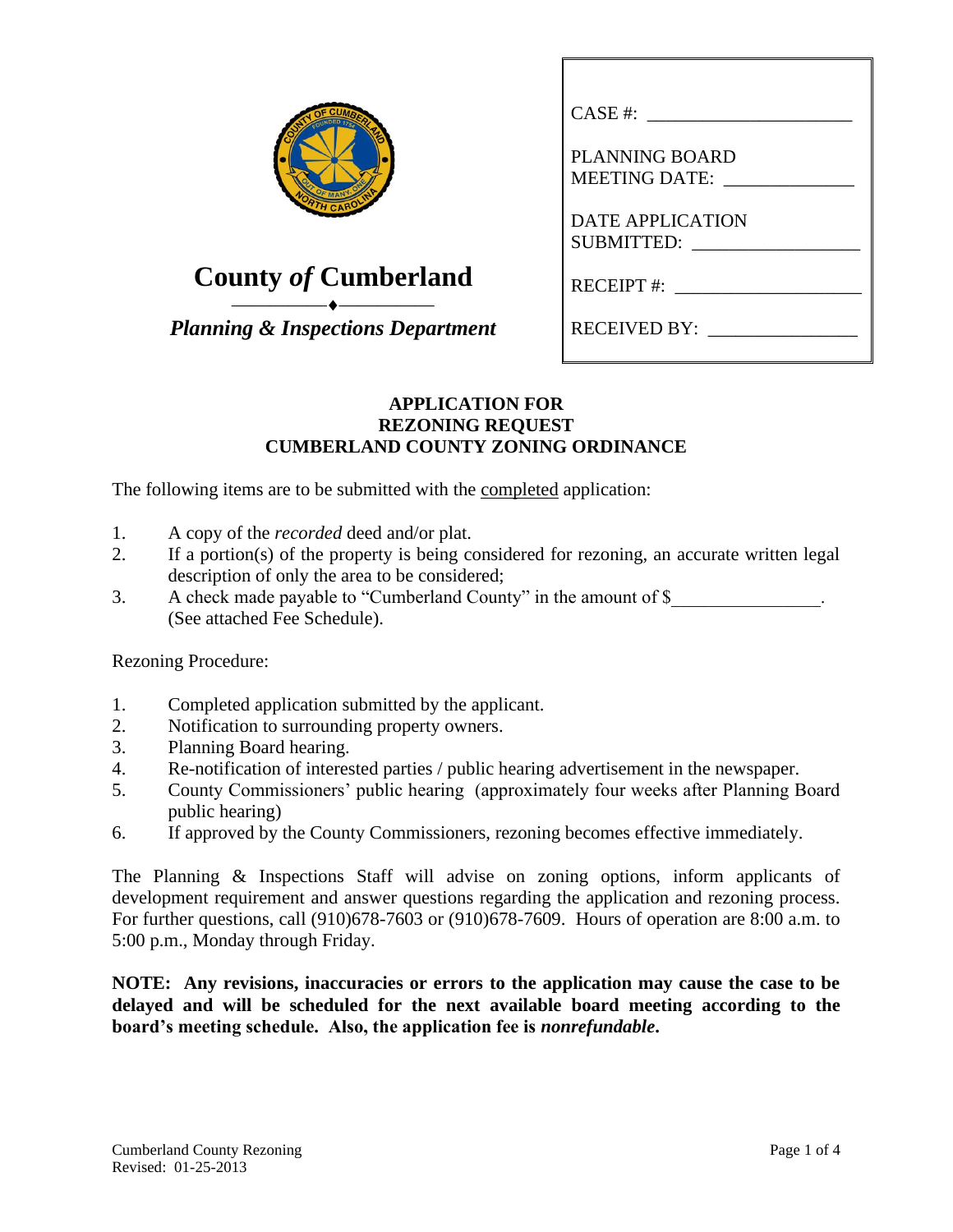## **TO THE CUMBERLAND COUNTY JOINT PLANNING BOARD AND THE BOARD OF COUNTY COMMISSIONERS OF CUMBERLAND COUNTY, NC:**

I (We), the undersigned, hereby submit this application, and petition the County Commissioners to amend and to change the zoning map of the County of Cumberland as provided for under the provisions of the County Zoning Ordinance. In support of this petition, the following facts are submitted:

| 1.  |                                                                                                                                                                          |  |  |  |  |  |
|-----|--------------------------------------------------------------------------------------------------------------------------------------------------------------------------|--|--|--|--|--|
| 2.  |                                                                                                                                                                          |  |  |  |  |  |
| 3.  |                                                                                                                                                                          |  |  |  |  |  |
| 4.  | Parcel Identification Number (PIN #) of subject property: ______________________<br>(also known as Tax ID Number or Property Tax ID)                                     |  |  |  |  |  |
| 5.  |                                                                                                                                                                          |  |  |  |  |  |
| 6.  |                                                                                                                                                                          |  |  |  |  |  |
| 7.  |                                                                                                                                                                          |  |  |  |  |  |
| 8.  | Deed Book ________________________, Page(s) _______________________, Cumberland County<br>Registry. (Attach copy of deed of subject property as it appears in Registry). |  |  |  |  |  |
| 9.  |                                                                                                                                                                          |  |  |  |  |  |
| 10. |                                                                                                                                                                          |  |  |  |  |  |
| 11. | Do you own any property adjacent to or across the street from this property?<br>$Yes \_$ No $_$ If yes, where? $_$                                                       |  |  |  |  |  |
| 12. |                                                                                                                                                                          |  |  |  |  |  |

A copy of the recorded deed(s) and/or recorded plat map(s) must be provided. If the area is a portion of a parcel, a written legal description by metes and bounds, showing acreage must accompany the deeds and/or plat. If more than one zoning classification is requested, a correct metes and bounds legal description, including acreage, for each bounded area must be submitted.

*The Planning and Inspections Staff is available for advice on completing this application; however, they are not available for completion of the application.*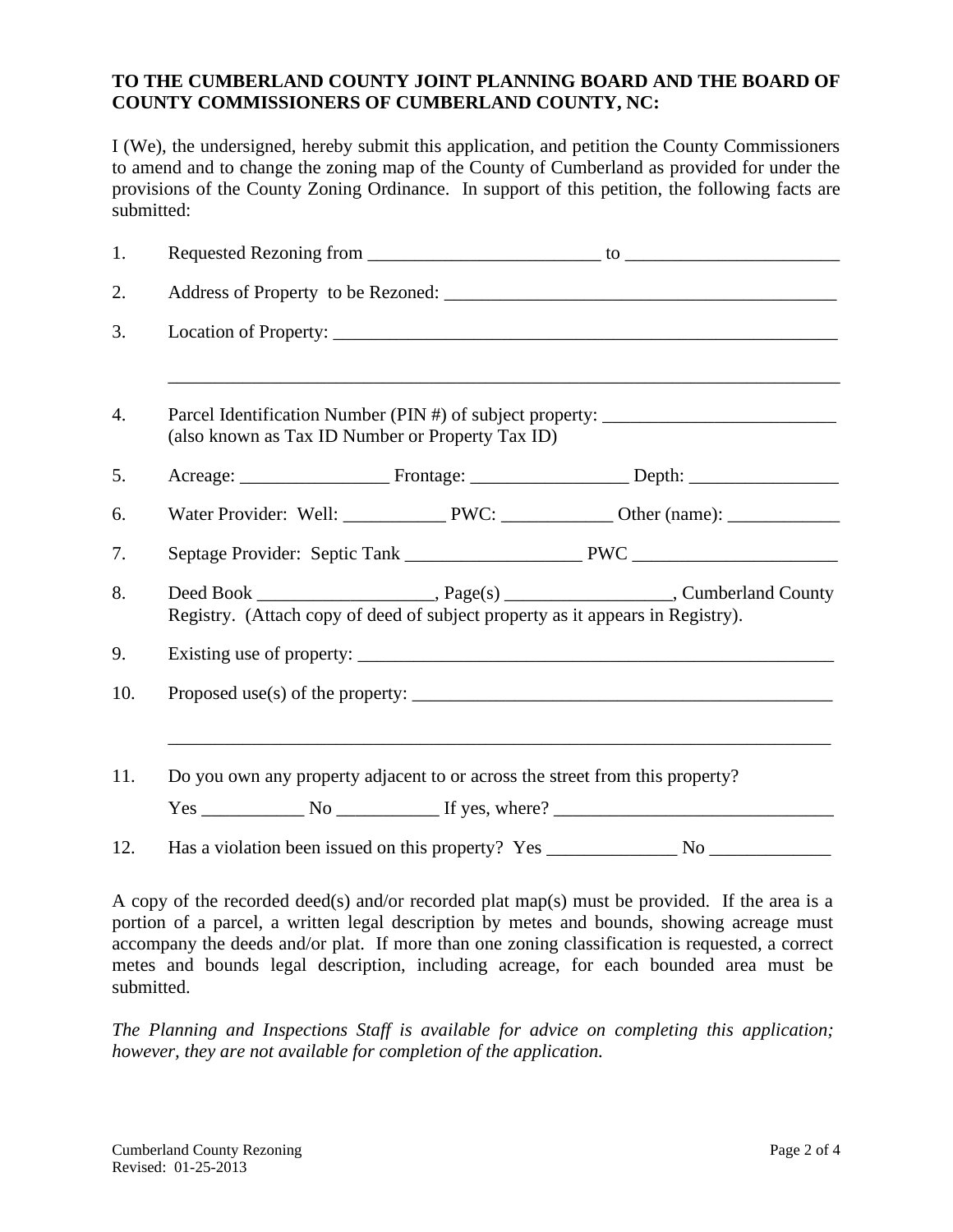The undersigned hereby acknowledge that the County Planning Staff has conferred with the petitioner or assigns, and the application as submitted is accurate and correct.

\_\_\_\_\_\_\_\_\_\_\_\_\_\_\_\_\_\_\_\_\_\_\_\_\_\_\_\_\_\_\_\_\_\_\_\_\_\_\_\_\_\_\_\_\_\_\_\_\_\_\_\_\_\_\_\_\_\_\_\_\_\_\_\_\_\_\_\_\_\_\_\_\_\_\_\_\_\_\_

\_\_\_\_\_\_\_\_\_\_\_\_\_\_\_\_\_\_\_\_\_\_\_\_\_\_\_\_\_\_\_\_\_\_\_\_\_\_\_\_\_\_\_\_\_\_\_\_\_\_\_\_\_\_\_\_\_\_\_\_\_\_\_\_\_\_\_\_\_\_\_\_\_\_\_\_\_\_\_

\_\_\_\_\_\_\_\_\_\_\_\_\_\_\_\_\_\_\_\_\_\_\_\_\_\_\_\_\_\_\_\_\_\_\_\_\_\_\_\_\_\_\_\_\_\_\_\_\_\_\_\_\_\_\_\_\_\_\_\_\_\_\_\_\_\_\_\_\_\_\_\_\_\_\_\_\_\_\_

\_\_\_\_\_\_\_\_\_\_\_\_\_\_\_\_\_\_\_\_\_\_\_\_\_\_\_\_\_\_\_\_\_\_\_\_\_ \_\_\_\_\_\_\_\_\_\_\_\_\_\_\_\_\_\_\_\_\_\_\_\_\_\_\_\_\_\_\_\_\_\_\_\_\_\_\_\_

\_\_\_\_\_\_\_\_\_\_\_\_\_\_\_\_\_\_\_\_\_\_\_\_\_\_\_\_\_\_\_\_\_\_\_\_\_ \_\_\_\_\_\_\_\_\_\_\_\_\_\_\_\_\_\_\_\_\_\_\_\_\_\_\_\_\_\_\_\_\_\_\_\_\_\_\_\_

NAME OF OWNER(S) (PRINT OR TYPE)

ADDRESS OF OWNER(S)

\_\_\_\_\_\_\_\_\_\_\_\_\_\_\_\_\_\_\_\_\_\_\_\_\_\_\_\_\_\_\_\_\_\_\_\_\_ \_\_\_\_\_\_\_\_\_\_\_\_\_\_\_\_\_\_\_\_\_\_\_\_\_\_\_\_\_\_\_\_\_\_\_\_\_\_\_\_ HOME TELEPHONE # WORK TELEPHONE #

NAME OF AGENT, ATTORNEY, APPLICANT (PRINT OR TYPE)

\_\_\_\_\_\_\_\_\_\_\_\_\_\_\_\_\_\_\_\_\_\_\_\_\_\_\_\_\_\_\_\_\_\_\_\_\_\_\_\_\_\_\_\_\_\_\_\_\_\_\_\_\_\_\_\_\_\_\_\_\_\_\_\_\_\_\_\_\_\_\_\_\_\_\_\_\_\_\_ ADDRESS OF AGENT, ATTORNEY, APPLICANT

\_\_\_\_\_\_\_\_\_\_\_\_\_\_\_\_\_\_\_\_\_\_\_\_\_\_\_\_\_\_\_\_\_\_\_\_\_\_\_\_\_\_\_\_\_\_\_\_\_\_\_\_\_\_\_\_\_\_\_\_\_\_\_\_\_\_\_\_\_\_\_\_\_\_\_\_\_\_\_ E-MAIL

HOME TELEPHONE # WORK TELEPHONE #

SIGNATURE OF OWNER(S) SIGNATURE OF AGENT, ATTORNEY OR APPLICANT

SIGNATURE OF OWNER(S)

\_\_\_\_\_\_\_\_\_\_\_\_\_\_\_\_\_\_\_\_\_\_\_\_\_\_\_\_\_\_\_\_\_\_\_\_\_

**The contents of this application, upon submission, become "public record."**